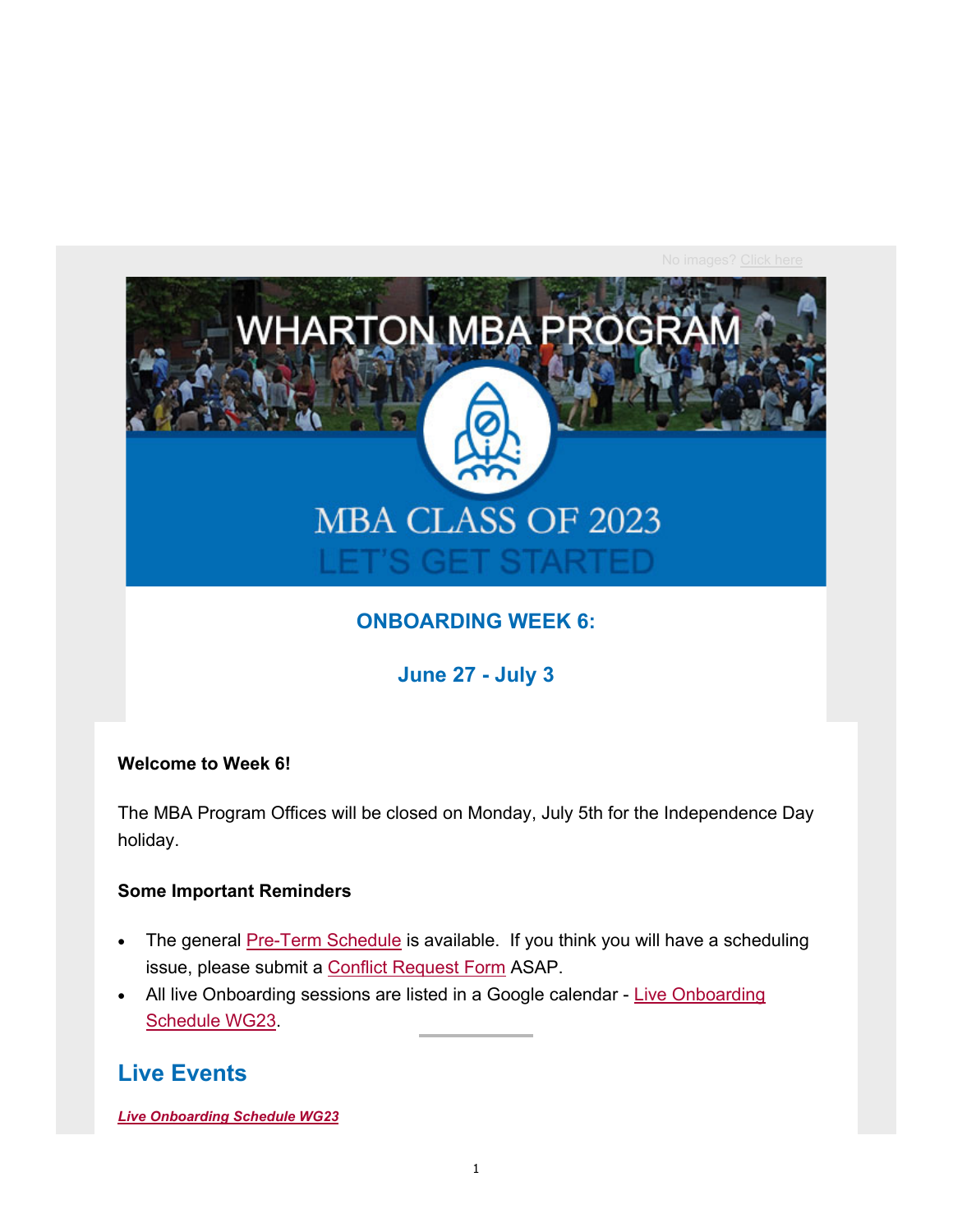## **Wednesday, June 30, 11:00 AM: LIVE Q&A with the McNulty Leadership Staff**

Take this time to ask questions and dive into the McNulty Leadership Program. **This event will take place in ZOOM and not in HQ.** https://upenn.zoom.us/j/93504556395?pwd=V2Q4eUM3UHRHeG9PK3RyV2pPRmJIdz09

# **Onboarding Videos**

### *Repository of Onboarding Videos*

- 35 Qs with the MBA Office of Student Life
- Welcome to MAP (My Action Plan) (MBA Career Management)
- Intro to MAP (My Action Plan) (MBA Career Management)
- Wellness at Penn (Office of Student Life)

# **Upcoming Checklist Items**

*MBA Onboarding Checklist 2021*

- **June 25: Complete Career Interests Survey**
- **July 1: Complete Student Health Immunization Compliance**
	- Immunizations Required for Fall 2021 and Spring 2022
	- **Instructions for Submission for New Students**
	- COVID-19 Vaccination Student FAQs
- **July 15: Complete PennCard Photo Submission**

If you have missed or want to revisit past onboarding communications, go here.

MBA Program Office The Wharton School 300 Huntsman Hall 3730 Walnut Street Philadelphia, PA 19104